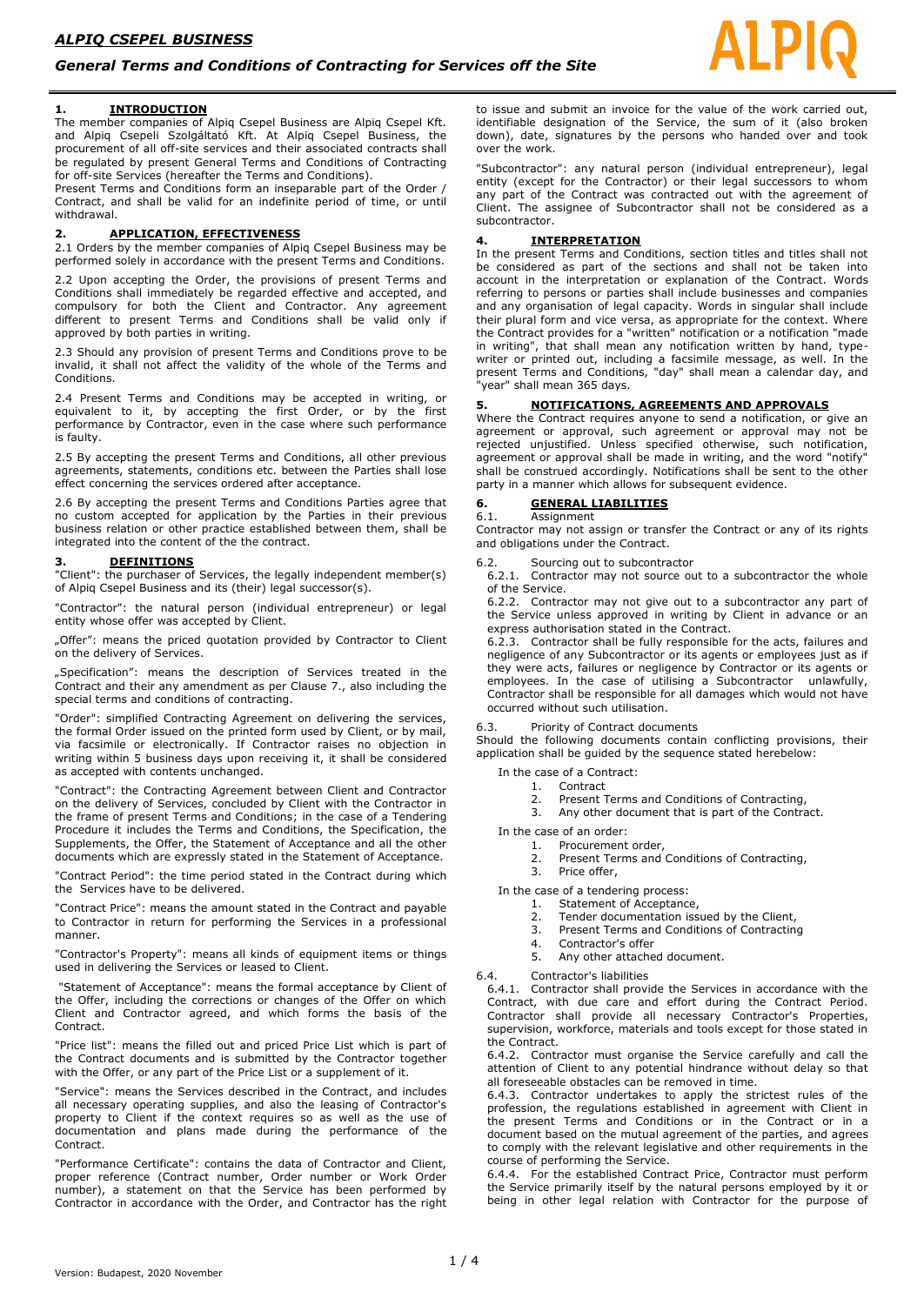performing work, in every case solely in accordance with the interest and instructions of Client.<br>6.4.5. Contractor must

employ only reliable and trained professional workers. Contractor shall be fully responsible for the damages caused to Client and / or a third person, arising from the failure regarding its such liability.

6.4.6. Should Contractor assume with reason that it is not able to perform the Service(s) by the set completion date, it must immediately inform Client about the reason for the delay. Such notification shall not exempt Contractor from its responsibility associated with the failure to meet the agreed performance date.

6.4.7. In case of any contractual obligation of Contractor not being performed or not being properly performed, Client shall have the right to enforce a penalty and set another date for performance, or withdraw from the Contract or terminate the Contract, except if Parties stipulate otherwise..

6.4.8. In case of a defective Service, Client maintains the right to reject the Confirmation of Performance even if the reparation or replacement of the Service does not hinder regular use.

6.4.9. In accordance with legislative requirements, Contractor must notify Client in a signed letter, supported by documents, on any changes in Contractor's data (registered office, telephone number, bank account number etc.). All damages arising from the failure to provide such notification shall be borne by Contractor.

6.4.10. Contractor shall not be responsible for the accuracy of the information given by Client in writing, however, Contractor shall be responsible for how it construes the information it receives from any source. Should Client give a not practicable or unprofessional instruction, Contractor must warn Client about that fact. Contractor shall be responsible for the damages arising from the failure to give such warning.

### 6.5. Contract Price sufficient

By accepting the present Terms and Conditions Contractor states that on its side, it found the following items satisfactory, and took them into account in its Offer:

6.5.1. all the conditions and circumstances affecting the Contract Price and stated in writing by the Client (in the Tender Documentation or before making the Offer),

6.5.2. the fact that the Services can be performed in accordance with the stipulations of the Contract.

6.6. Contractor's representative

On the person authorised for representation, the Contractor shall state the following:

- the person's name,

- Position:
- Contacts (telephone, mobile, e-mail).

Any instruction or notification given by Client to Contractor's representative shall be considered as given to the Contractor.

6.7. Method of implementation

6.7.1. All planned works shall be performed in the way stated in the Contract and present Terms and Conditions.

6.7.2. Where the method of manufacturing and implementation is not specified in the Contract, the work shall be performed in a regular and professional manner, in line with the accepted good practice.

# **7. CHANGES**

7.1. Client's right to change

At any time during the Contract Period, Client may instruct Contractor by a Change Order to change, modify, omit, extend or alter in another way any part of the Services.

7.2. The procedure of the Change Order and Requisition for Additional Work

7.2.1. If Client decides that a change should be made, or demand for subsequent work arises, Client will issue a Change Order which states the planned task, starting and completion dates and charges for the Contractor. The Change Order is based on the offer issued by Contractor and accepted by Client, or the charges stated for additional work in the contract.

7.2.2. The charges included in the Change Order shall be reasonable by all circumstances. Upon taking over the Change Order, Contractor shall immediately proceed to implement the change.

7.2.3. If Contractor raises no objection against the points of the Change Order within 3 (three) business days upon receipt of it, it shall be considered accepted by both parties as an amendment of Contract by mutual agreement.

7.2.4. If Contractor raises an objection against the Change Order, the representatives of parties shall attempt to solve the issue as soon as possible by involving the necessary specialists.

7.2.5. If parties are unable to reach an agreement about the Change Order, Client may withdraw from the Contract. Contractor

shall not be responsible for damages in the case of such withdrawal, and furthermore, the value of the work performed by that point shall be due to Contractor.

# **8. PAYMENT TERMS**

8.1. Payment terms shall be specified in the Contract. If not, the payment term shall be the 30th day upon the documented receipt of the invoice by Client.

8.2. Payment may be made only upon such an invoice which fully satisfies the stipulations of effective accounting and taxation rules of law. Payment may not be effected on an invoice which is not compliant as long as the fault is not corrected.

8.3. Contractor shall have the right to submit the invoice on the contracting charges after the professional and successful performance of the Services.

8.4. A Performance Certificate shall be issued by Contractor on the performance, and the original of the Performance Certificate, confirmed by the Client, shall be attached to Contractor's invoice.

8.5. Unless stated otherwise in the Specification, Contractor may submit its invoices at intervals of minimum one calendar month for repeated Services.

8.6. A complaint about the payment by Client may be submitted within 30 days after the execution of payment, and it must be made in writing with the specific reason identified.

8.7. Client shall have the right to set off against the amount due to Contractor any overdue claim from Contractor.

# **9. GUARANTEE / WARRANTY AND PENALTY**<br>9.1. Parties may reach a mutual agreement of

Parties may reach a mutual agreement on guarantee / warranty and the penalty for faulty performance in a separate section of the Contract. If no separate agreement is made, the rules of law effective for the time being shall prevail, but minimum guarantee / warranty period shall be 1 year.

9.2. In the case of late performance by Contractor, Client will charge a penalty of 1% of the net contract amount per day, that is V.A.T. excluded, but not more than 15% in total, and in case of failure to perform, a penalty of 25% of net fees will be charged, and furthermore Client may claim compensation of all damages caused by the failure to perform. Delay penalty shall be due from the day after the due date of performance stated in the Order and / or Contract, while the penalty for failure of performance shall be due from the 20th calendar day after the due date.

# **10. DAMAGES TO ASSETS, INJURIES TO PERSONS**

# 10.1. Contractor's responsibility

10.1.1. Contractor shall be responsible for the injuries caused to Client's persons or third persons (including fatalities, as well) and also for the damages to the assets of Client or third persons, if such injury or damage is the result of a performance by Contractor not in accordance with its undertaken obligations or with the Contract.

10.1.2. Contractor is aware of Client's power generation and district heat production activities, therefore, should Contractor breach the Contract, it may result in penalty payment and damages liabilities as well as loss of profits concerning Client's electricity and district heat sales and natural gas purchase contracts.

10.2. Client's responsibility

Client shall be responsible exclusively for damages and losses caused by Client's deliberate or serious negligent behaviour.

#### 10.3. Limitation of liability

None of the parties shall be responsible to the other party for any loss of profits, gain, production, contracts not realised or any indirect or consequential damages which are not attributable by evidence to that party.

# **11. INSURANCE**

11.1. Liability insurance

11.1.1. Contractor states that it has the necessary general, professional, employer's and designer's liability insurance. For any potential damages caused by Contractor, Contractor shall be responsible in accordance with the relevant conditions and to the value of its general, professional, employer's and designer's liability insurance policy.

11.1.2. The insurance policy shall be taken out before starting the contract activity, that is, before any work is commenced by the Contractor.

11.1.3. The insurance amounts for the above insurance types are specified in the contract.

11.1.4. Contractor must keep the insurances effective during the full Contract period. At any time required by the Client, Contractor must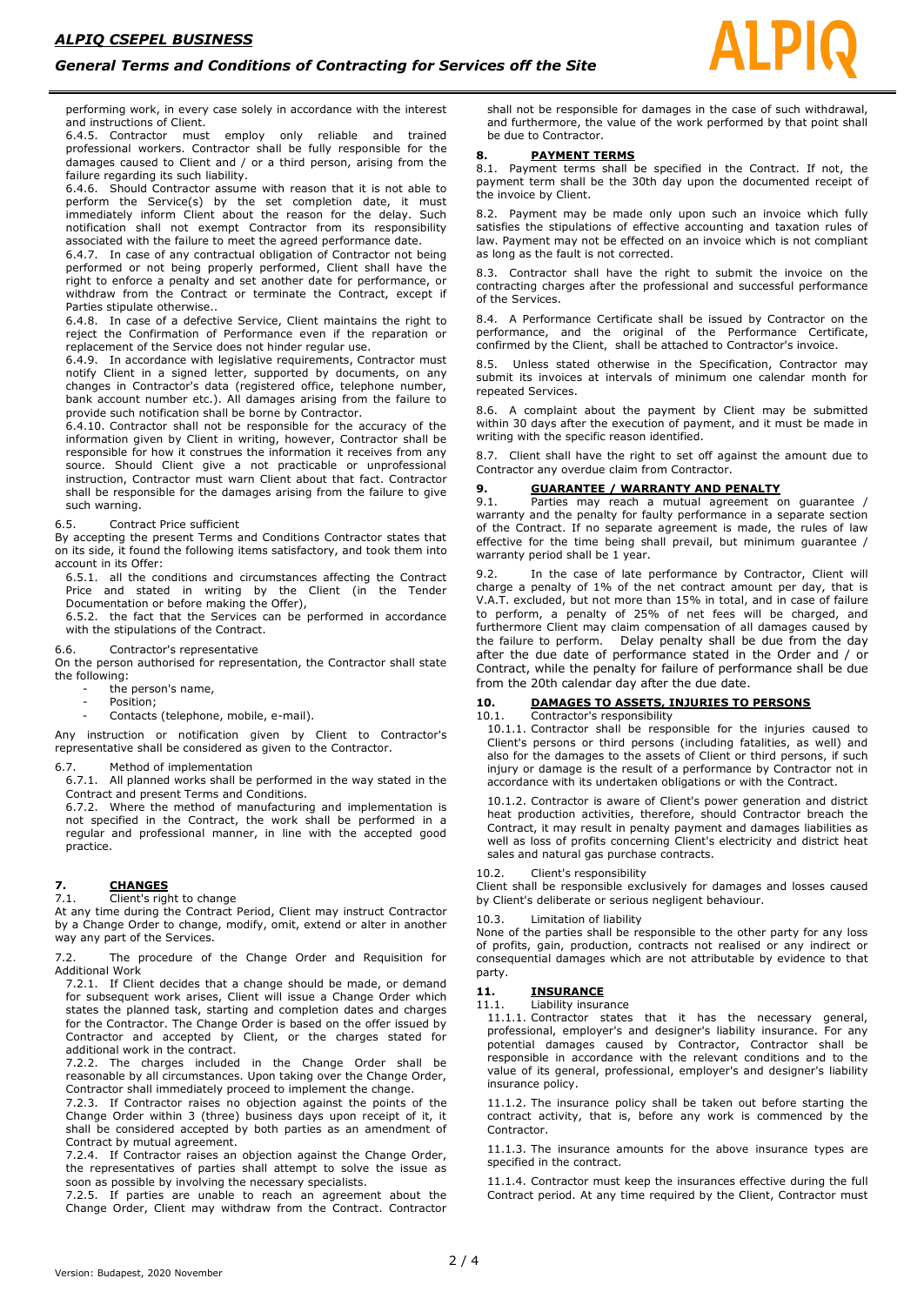present all its insurance policies it has to possess under the Contract, including the certificates proving validity.

11.1.5. In the case of any such claim set against Client where Contractor would be liable to pay compensation for damages, Contractor shall transfer to Client the compensation amount payable by the insurance company.

If Contractor breaches its obligations stated in these clauses, it shall have full responsibility for all damages taking place, and furthermore Contractor's such behaviour shall consider a serious breach of contract.

# **12. FAILURE**

# Notification on failure

If Contractor does not perform the Services as per the Contract, or if it performs its contractual obligations in a neglectful manner which affects the standard of the Service, Client may send a notice to Contractor and require to correct the failure or negligence within a time period as reasonable under those circumstances.

#### 12.2. Failure by Contractor

If Contractor:

(a) does not meet the requirements of the notification as per the Point 12.1. to the reasonable satisfaction of Client, or

(b) in spite of the provisions of present Terms and Conditions, gives the whole or a part of the Service to a subcontractor without advance written approval of Client, or

(c) - is terminated (for reasons other than merger or restructuring); - admits insolvency in writing;

a bankruptcy or liquidation procedure is started against it

based on legally enforceable court decree;

- it brings a resolution on its dissolution; and / or

- a third party having any secured claim taking into possession all or most of its properties, or a distrainment procedure, a writ of sequestration or a writ of attachment is initiated against all or most of its properties,

(d) or breaches its contractual liabilities in such a manner which basically makes Client lose all confidence in that Contractor is able to complete its contractual obligations,

then Client may terminate the Contract without notice, or may withdraw from the Contract without giving reason for the loss of interest. Such termination / withdrawal shall not infringe any other right or entitlement of Client under the Contract. Following such a termination / withdrawal, Client may complete the Service itself or may have it completed by another contractor.

# 12.3. Evaluation at the time of termination

As soon as possible after such termination, Client will confirm the value of the Service and all the amounts due to Contractor at the time of the termination made as per Clause 12.2.

#### 12.4. Payment after the termination

Client shall not be obliged to make any further payment to Contractor as long as the works started before the termination and to be completed according to the agreement are not finished. Once those works are completed, the settlement between the parties is made within 30 days. Client shall have the right to claim from Contractor the extra costs met by Client in the course of having the Service performed by a third party.

#### **13. DOCUMENTATION AND DATA PROVISION**

13.1. Approval by Client to the documentation prepared by

Contractor:

13.1.1. The documents specified in the Contract shall be submitted by Contractor for approval to Client by the dates stated in the Contract.

13.1.2. If Client does not raise any objection against the documentation within the terms stated in the Contract, the documentation shall be considered approved.

13.1.3. If Client raises an objection against the contents of the submitted documentation, Contractor shall immediately or within a mutually agreed reasonable term correct the mistakes and again submit the documents to Client for approval.

13.2. The use Client's documents by Contractor:

The documents and other information of Client, handed over to Contractor, shall remain the sole properties of Client. Those documents and other information may not be used, copied or disclosed to third persons by Contractor without Client's consent except where it is required for the realisation of the goals of the Contract.

#### 13.3. Errors in the documents prepared by Contractor

13.3.1. Contractor shall be responsible for the errors and deficiencies of documents prepared by it except where the errors and deficiencies originated from incorrect written information provided by Client. Client's approval shall not exempt Contractor from any of its responsibilities as per the present point.

13.3.2. Contractor shall bear all the cost incurred by it owing to the late provision of Contractor's documentation and other information or to such errors or deficiencies in the documentation for which Contractor is responsible.

13.3.3. Contractor shall make the changes becoming necessary owing to such errors or deficiencies in the documentation for which Contractor is responsible, and shall amend the Contractor's documentation and other such information accordingly.

#### 13.4 Errors on behalf of Client

Client shall be responsible for the correctness of documentation and other written information handed over by it. If, owing to error in the documentation and information handed over by Client, Contractor incurs extra costs, Contractor shall have the right to charge its related evidenced damage to Client.

# 14. **PATENTS**<br>14.1. Contractor

Contractor guarantees that all royalties and charges on intellectual products, patented procedures and registered constructions applied in the course of delivering the Service have been paid, and hereby agrees to save Client harmless unconditional concerning any breach of any copyright, patent, registered construction or other intellectual right.

#### **15. CONFIDENTIALITY AND DATA HANDLING**

15.1. The specifications, design drawings and information issued by Client in relation with the Contract are confidential, and their use shall be limited to the Contractor and its subcontractors and employees with the sole purpose of performing the Contract.

15.2. The creation and contents of the Contract, and all information related to the Contract or obtained by the Contractor about the Client and its business partners in the course of performing the Contract shall be business confidential information. Contractor agrees to treat all information obtained about the Client and its business partners in relation with the Order as confidential information, and not to disclose such information to third persons without the advance written approval of Client. In the case of breaching the confidentiality liability treated in this Clause, Contractor must compensate Client for all pecuniary and non-pecuniary damages caused by such breach.

15.3. The confidentiality obligation covers other companies owned by or being in the sphere of interest of Contractor, and also the businesses where Contractor is an owner or employee.

15.4. In addition to the above points, Contractor agrees that all its employees and / or agents will observe the confidentiality obligation associated with the Contract.

15.5. The Contractor acknowledges and, by signing the Contract, gives his irrevocable consent / permission to use the documentation and plans made during the performance of the Contract for the Client's own purposes, and to transfer them to third parties in order to fulfil the Client's objectives.

15.6. Parties shall have the right to transfer to the other party the data of those parties who contribute to the conclusion and performance of the Contract (hereafter Contributors). In transferring and handling personal data Parties shall follow effective Hungarian rules of law and the 2016/679 EU (GDPR) Decree. The transferring and handling of personal data of contributors is necessary for performing the contractual liabilities, and Parties have the right to retain such data as long as any potential claim may be enforced based on the provisions of the Contract. Client informs Contractor that personal data of Contributors whom Client learned about as addressees from Contractor in relation with the Contract, shall be handled during the management and performance of the Contract, recording of documents, handling of invoices and recording the contact parameters of business partners at organisational unit level, in line with Client's Data Handling Code and Information.

15.7. Client as data handler has fully informed its own Contributors about the points of Article 15.6 as herein detailed and in a manner which allows for evidence.

- 15.8. Contractor unconditionally and irrevocable undertakes that:
	- in the course of performing the Contract as data handler it fully informs its own Contributors about the points of Article 15.6 as herein detailed and in a manner which allows for evidence
	- it shall be fully responsible for compensation of damages resulting from non-performance or late performance of its liabilities under this Article, and it shall fully exempt Client from any claim or demand raised against Client in such relation, and it shall perform towards third parties for any such claim or demand.

15.9. Contractor's liability under Article 15.8 and in relation with the above points shall include full compensation for any penalty or